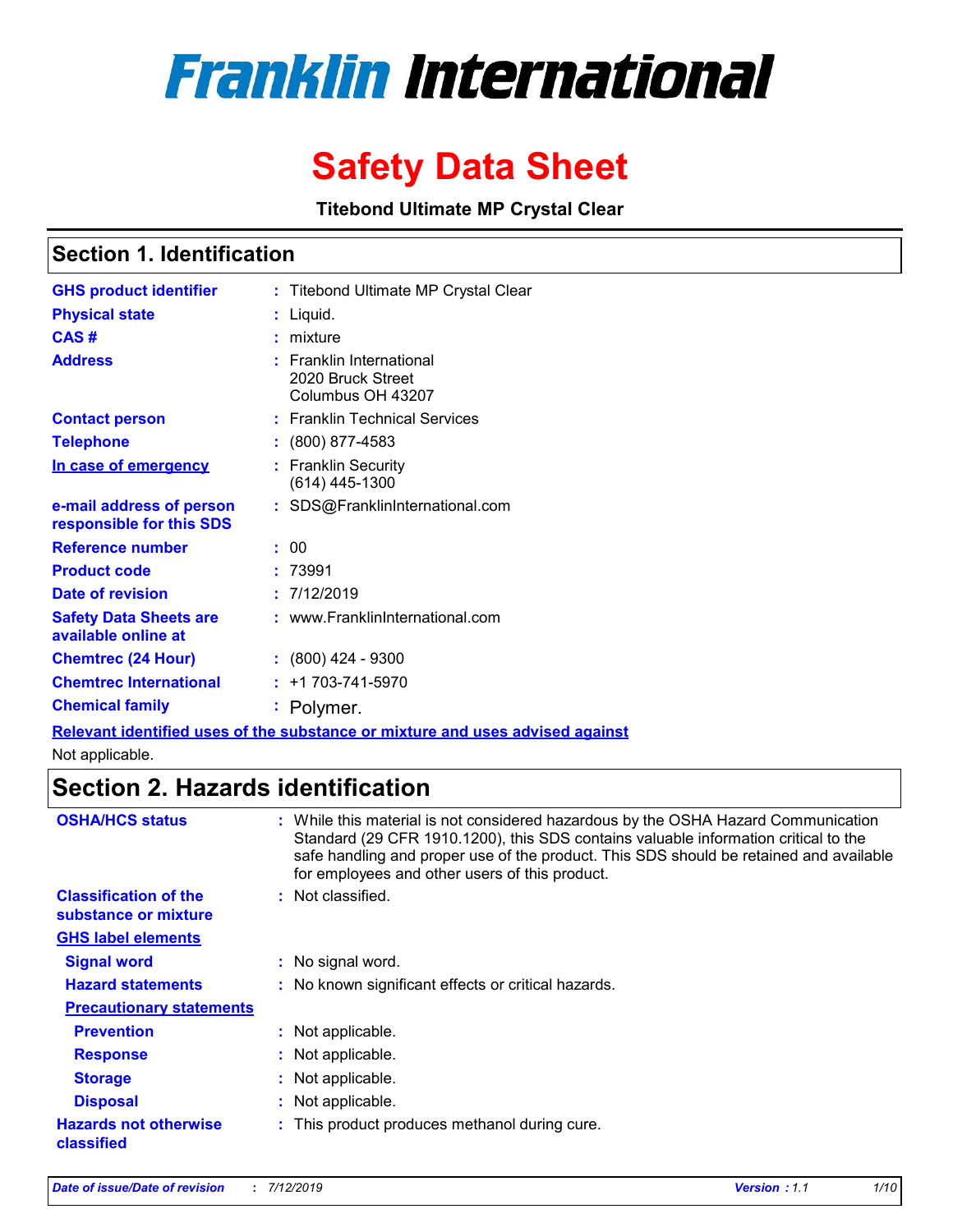### **Section 3. Composition/information on ingredients**

**Substance/mixture :** Mixture

| <b>Ingredient name</b>                       |    | <b>CAS number</b> |
|----------------------------------------------|----|-------------------|
| N-(3-(trimethoxysilyl)propyl)ethylenediamine | ≤3 | 1760-24-3         |

Any concentration shown as a range is to protect confidentiality or is due to batch variation.

**There are no additional ingredients present which, within the current knowledge of the supplier and in the concentrations applicable, are classified as hazardous to health or the environment and hence require reporting in this section.**

**Occupational exposure limits, if available, are listed in Section 8.**

### **Section 4. First aid measures**

#### **Description of necessary first aid measures**

| <b>Eye contact</b>                                 | : Immediately flush eyes with plenty of water, occasionally lifting the upper and lower<br>eyelids. Check for and remove any contact lenses. Get medical attention if irritation<br>occurs.                                                                                                                                                    |  |
|----------------------------------------------------|------------------------------------------------------------------------------------------------------------------------------------------------------------------------------------------------------------------------------------------------------------------------------------------------------------------------------------------------|--|
| <b>Inhalation</b>                                  | Remove victim to fresh air and keep at rest in a position comfortable for breathing. Get<br>medical attention if needed. In case of inhalation of decomposition products in a fire,<br>symptoms may be delayed. The exposed person may need to be kept under medical<br>surveillance for 48 hours.                                             |  |
| <b>Skin contact</b>                                | : Flush contaminated skin with plenty of water. Remove contaminated clothing and<br>shoes. Get medical attention if needed.                                                                                                                                                                                                                    |  |
| <b>Ingestion</b>                                   | : Wash out mouth with water. Remove victim to fresh air and keep at rest in a position<br>comfortable for breathing. If material has been swallowed and the exposed person is<br>conscious, give small quantities of water to drink. Do not induce vomiting unless<br>directed to do so by medical personnel. Get medical attention if needed. |  |
| Most important symptoms/effects, acute and delayed |                                                                                                                                                                                                                                                                                                                                                |  |
| <b>Potential acute health effects</b>              |                                                                                                                                                                                                                                                                                                                                                |  |
| <b>Eye contact</b>                                 | : May cause eye irritation.                                                                                                                                                                                                                                                                                                                    |  |
| <b>Inhalation</b>                                  | : May cause respiratory irritation.                                                                                                                                                                                                                                                                                                            |  |
| <b>Skin contact</b>                                | : May cause skin irritation.                                                                                                                                                                                                                                                                                                                   |  |
| <b>Ingestion</b>                                   | : May be irritating to mouth, throat and stomach.                                                                                                                                                                                                                                                                                              |  |
| <b>Over-exposure signs/symptoms</b>                |                                                                                                                                                                                                                                                                                                                                                |  |
| <b>Eye contact</b>                                 | : No specific data.                                                                                                                                                                                                                                                                                                                            |  |
| <b>Inhalation</b>                                  | : No specific data.                                                                                                                                                                                                                                                                                                                            |  |
| <b>Skin contact</b>                                | : No specific data.                                                                                                                                                                                                                                                                                                                            |  |
| <b>Ingestion</b>                                   | : No specific data.                                                                                                                                                                                                                                                                                                                            |  |
|                                                    | Indication of immediate medical attention and special treatment needed, if necessary                                                                                                                                                                                                                                                           |  |
| <b>Notes to physician</b>                          | : In case of inhalation of decomposition products in a fire, symptoms may be delayed.<br>The exposed person may need to be kept under medical surveillance for 48 hours.                                                                                                                                                                       |  |
| <b>Specific treatments</b>                         | : No specific treatment.                                                                                                                                                                                                                                                                                                                       |  |
| <b>Protection of first-aiders</b>                  | : No action shall be taken involving any personal risk or without suitable training.                                                                                                                                                                                                                                                           |  |
| See toxicological information (Section 11)         |                                                                                                                                                                                                                                                                                                                                                |  |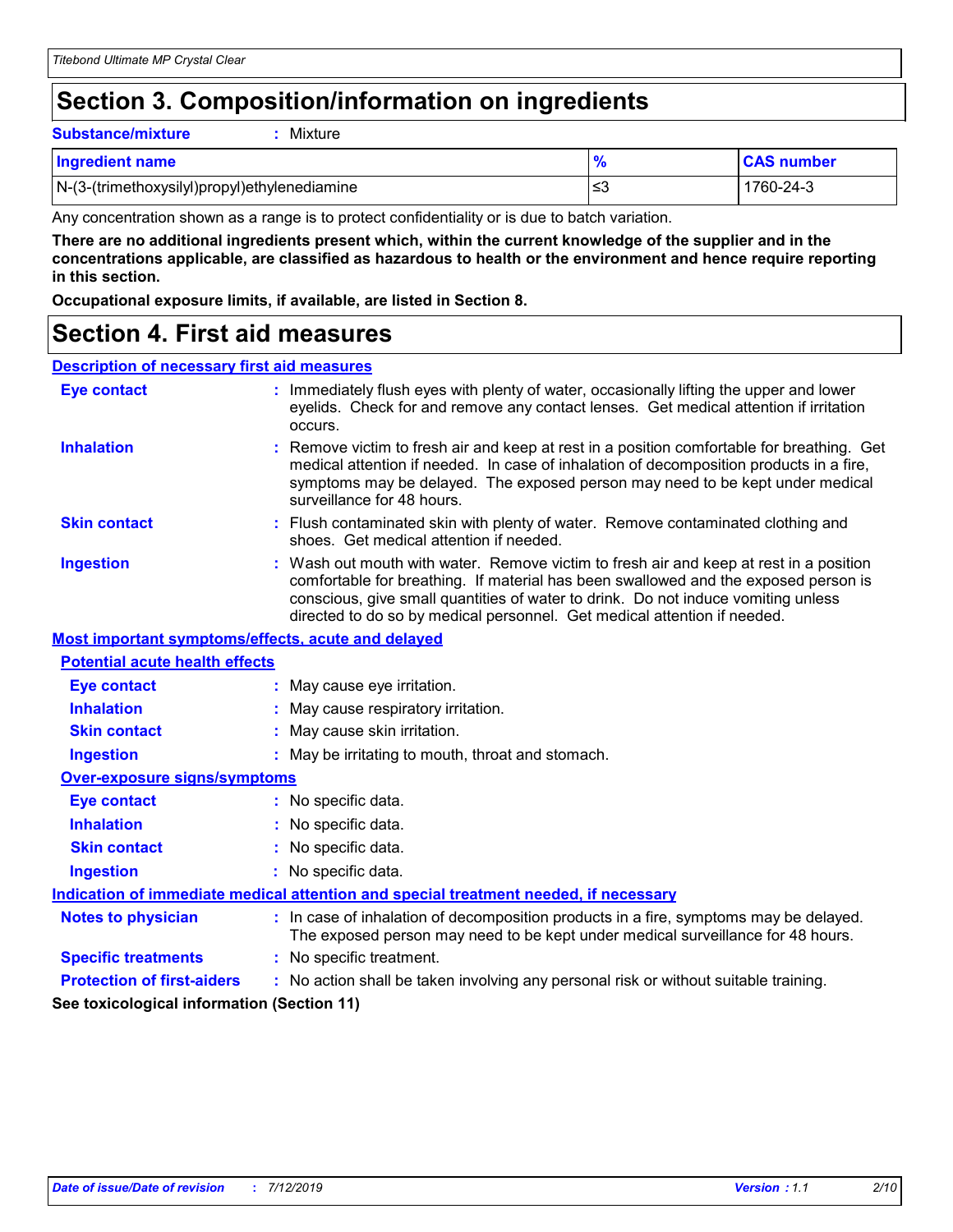### **Section 5. Fire-fighting measures**

| <b>Extinguishing media</b>                               |                                                                                                                                                                                                     |
|----------------------------------------------------------|-----------------------------------------------------------------------------------------------------------------------------------------------------------------------------------------------------|
| <b>Suitable extinguishing</b><br>media                   | : Use an extinguishing agent suitable for the surrounding fire.                                                                                                                                     |
| <b>Unsuitable extinguishing</b><br>media                 | : None known.                                                                                                                                                                                       |
| <b>Specific hazards arising</b><br>from the chemical     | : In a fire or if heated, a pressure increase will occur and the container may burst.                                                                                                               |
| <b>Hazardous thermal</b><br>decomposition products       | Decomposition products may include the following materials:<br>carbon dioxide<br>carbon monoxide<br>nitrogen oxides<br>metal oxide/oxides                                                           |
| <b>Special protective actions</b><br>for fire-fighters   | : Promptly isolate the scene by removing all persons from the vicinity of the incident if<br>there is a fire. No action shall be taken involving any personal risk or without suitable<br>training. |
| <b>Special protective</b><br>equipment for fire-fighters | : Fire-fighters should wear appropriate protective equipment and self-contained breathing<br>apparatus (SCBA) with a full face-piece operated in positive pressure mode.                            |

### **Section 6. Accidental release measures**

|                                                       | <b>Personal precautions, protective equipment and emergency procedures</b>                                                                                                                                                                                                                                                                                                                                                                                                                                                                                                               |
|-------------------------------------------------------|------------------------------------------------------------------------------------------------------------------------------------------------------------------------------------------------------------------------------------------------------------------------------------------------------------------------------------------------------------------------------------------------------------------------------------------------------------------------------------------------------------------------------------------------------------------------------------------|
| For non-emergency<br>personnel                        | : No action shall be taken involving any personal risk or without suitable training.<br>Evacuate surrounding areas. Keep unnecessary and unprotected personnel from<br>entering. Do not touch or walk through spilled material. Put on appropriate personal<br>protective equipment.                                                                                                                                                                                                                                                                                                     |
|                                                       | For emergency responders : If specialized clothing is required to deal with the spillage, take note of any information in<br>Section 8 on suitable and unsuitable materials. See also the information in "For non-<br>emergency personnel".                                                                                                                                                                                                                                                                                                                                              |
| <b>Environmental precautions</b>                      | : Avoid dispersal of spilled material and runoff and contact with soil, waterways, drains<br>and sewers. Inform the relevant authorities if the product has caused environmental<br>pollution (sewers, waterways, soil or air).                                                                                                                                                                                                                                                                                                                                                          |
| Methods and materials for containment and cleaning up |                                                                                                                                                                                                                                                                                                                                                                                                                                                                                                                                                                                          |
| <b>Small spill</b>                                    | : Stop leak if without risk. Move containers from spill area. Dilute with water and mop up<br>if water-soluble. Alternatively, or if water-insoluble, absorb with an inert dry material and<br>place in an appropriate waste disposal container. Dispose of via a licensed waste<br>disposal contractor.                                                                                                                                                                                                                                                                                 |
| <b>Large spill</b>                                    | Stop leak if without risk. Move containers from spill area. Prevent entry into sewers,<br>water courses, basements or confined areas. Wash spillages into an effluent treatment<br>plant or proceed as follows. Contain and collect spillage with non-combustible,<br>absorbent material e.g. sand, earth, vermiculite or diatomaceous earth and place in<br>container for disposal according to local regulations (see Section 13). Dispose of via a<br>licensed waste disposal contractor. Note: see Section 1 for emergency contact<br>information and Section 13 for waste disposal. |

### **Section 7. Handling and storage**

### **Precautions for safe handling**

| <b>Protective measures</b>                       | : Put on appropriate personal protective equipment (see Section 8).                                                                                                                                                                                                                                                                                           |
|--------------------------------------------------|---------------------------------------------------------------------------------------------------------------------------------------------------------------------------------------------------------------------------------------------------------------------------------------------------------------------------------------------------------------|
| <b>Advice on general</b><br>occupational hygiene | : Eating, drinking and smoking should be prohibited in areas where this material is<br>handled, stored and processed. Workers should wash hands and face before eating,<br>drinking and smoking. Remove contaminated clothing and protective equipment before<br>entering eating areas. See also Section 8 for additional information on hygiene<br>measures. |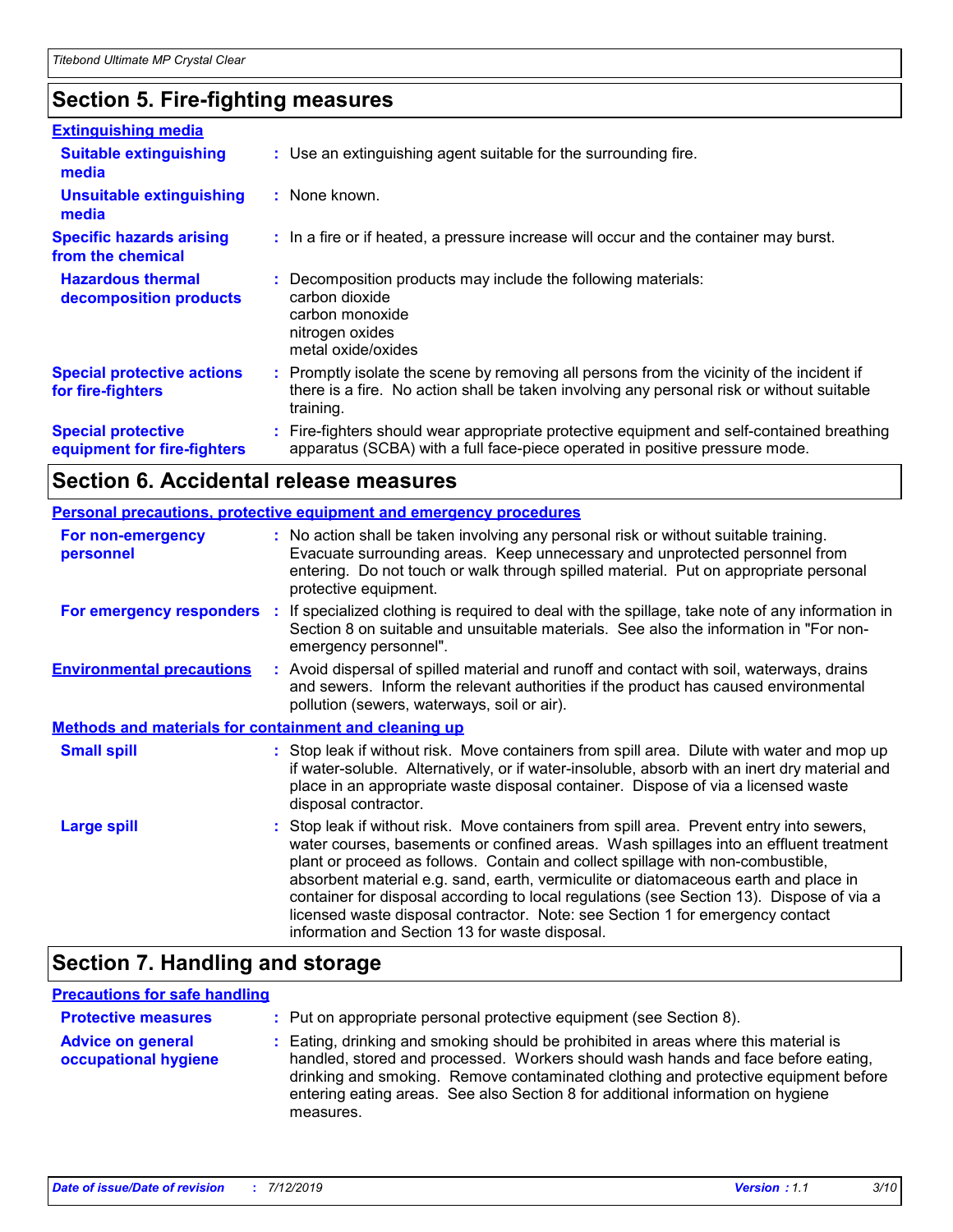### **Section 7. Handling and storage**

| <b>Conditions for safe storage,</b> | : Store between the following temperatures: -15 to $25^{\circ}$ C (5 to $77^{\circ}$ F). Store in accordance |
|-------------------------------------|--------------------------------------------------------------------------------------------------------------|
| including any                       | with local regulations. Store in original container protected from direct sunlight in a dry,                 |
| <b>incompatibilities</b>            | cool and well-ventilated area, away from incompatible materials (see Section 10) and                         |
|                                     | food and drink. Keep container tightly closed and sealed until ready for use. Containers                     |
|                                     | that have been opened must be carefully resealed and kept upright to prevent leakage.                        |
|                                     | Do not store in unlabeled containers. Use appropriate containment to avoid                                   |
|                                     | environmental contamination. See Section 10 for incompatible materials before<br>handling or use.            |
|                                     |                                                                                                              |

### **Section 8. Exposure controls/personal protection**

### **Control parameters**

#### **Occupational exposure limits**

| <b>Ingredient name</b>                                             |    |                                                                                                                                                                                                                                                                                                                                                                  | <b>Exposure limits</b>                                                                                                                                                                                                                                                                                                                                                                            |  |  |
|--------------------------------------------------------------------|----|------------------------------------------------------------------------------------------------------------------------------------------------------------------------------------------------------------------------------------------------------------------------------------------------------------------------------------------------------------------|---------------------------------------------------------------------------------------------------------------------------------------------------------------------------------------------------------------------------------------------------------------------------------------------------------------------------------------------------------------------------------------------------|--|--|
| N-(3-(trimethoxysilyl)propyl)ethylenediamine                       |    |                                                                                                                                                                                                                                                                                                                                                                  | None.                                                                                                                                                                                                                                                                                                                                                                                             |  |  |
| <b>Appropriate engineering</b><br><b>controls</b><br>contaminants. |    |                                                                                                                                                                                                                                                                                                                                                                  | : Good general ventilation should be sufficient to control worker exposure to airborne                                                                                                                                                                                                                                                                                                            |  |  |
| <b>Environmental exposure</b><br><b>controls</b>                   |    |                                                                                                                                                                                                                                                                                                                                                                  | Emissions from ventilation or work process equipment should be checked to ensure<br>they comply with the requirements of environmental protection legislation. In some<br>cases, fume scrubbers, filters or engineering modifications to the process equipment<br>will be necessary to reduce emissions to acceptable levels.                                                                     |  |  |
| <b>Individual protection measures</b>                              |    |                                                                                                                                                                                                                                                                                                                                                                  |                                                                                                                                                                                                                                                                                                                                                                                                   |  |  |
| <b>Hygiene measures</b>                                            |    |                                                                                                                                                                                                                                                                                                                                                                  | : Wash hands, forearms and face thoroughly after handling chemical products, before<br>eating, smoking and using the lavatory and at the end of the working period.<br>Appropriate techniques should be used to remove potentially contaminated clothing.<br>Wash contaminated clothing before reusing. Ensure that eyewash stations and safety<br>showers are close to the workstation location. |  |  |
| <b>Eye/face protection</b>                                         |    | Safety eyewear complying with an approved standard should be used when a risk<br>assessment indicates this is necessary to avoid exposure to liquid splashes, mists,<br>gases or dusts. If contact is possible, the following protection should be worn, unless<br>the assessment indicates a higher degree of protection: safety glasses with side-<br>shields. |                                                                                                                                                                                                                                                                                                                                                                                                   |  |  |
| <b>Skin protection</b>                                             |    |                                                                                                                                                                                                                                                                                                                                                                  |                                                                                                                                                                                                                                                                                                                                                                                                   |  |  |
| <b>Hand protection</b>                                             |    | necessary.                                                                                                                                                                                                                                                                                                                                                       | Chemical-resistant, impervious gloves complying with an approved standard should be<br>worn at all times when handling chemical products if a risk assessment indicates this is                                                                                                                                                                                                                   |  |  |
| <b>Body protection</b>                                             |    | handling this product.                                                                                                                                                                                                                                                                                                                                           | Personal protective equipment for the body should be selected based on the task being<br>performed and the risks involved and should be approved by a specialist before                                                                                                                                                                                                                           |  |  |
| <b>Other skin protection</b>                                       |    | Appropriate footwear and any additional skin protection measures should be selected<br>based on the task being performed and the risks involved and should be approved by a<br>specialist before handling this product.                                                                                                                                          |                                                                                                                                                                                                                                                                                                                                                                                                   |  |  |
| <b>Respiratory protection</b>                                      | ÷. | aspects of use.                                                                                                                                                                                                                                                                                                                                                  | Based on the hazard and potential for exposure, select a respirator that meets the<br>appropriate standard or certification. Respirators must be used according to a<br>respiratory protection program to ensure proper fitting, training, and other important                                                                                                                                    |  |  |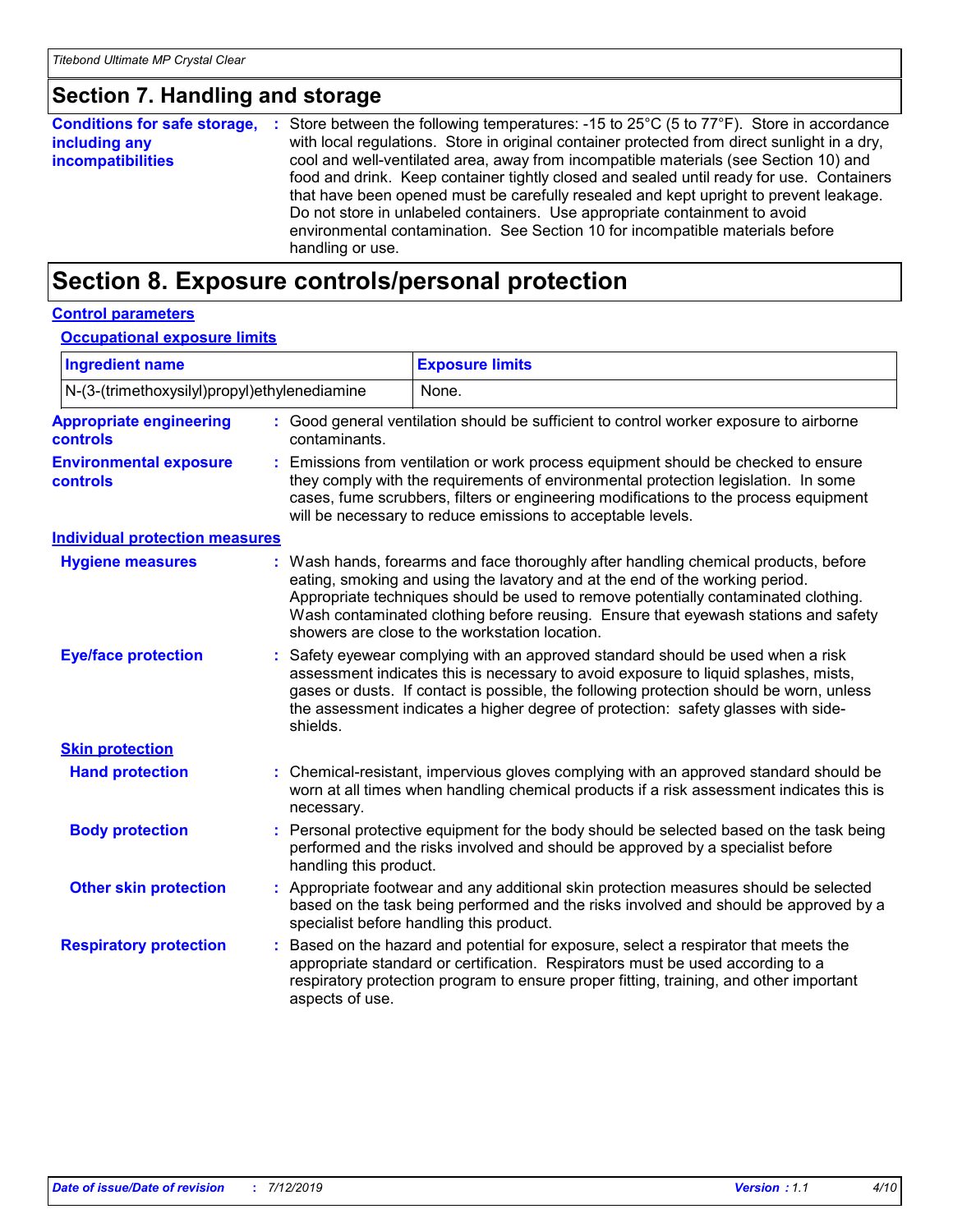### **Section 9. Physical and chemical properties**

#### **Appearance**

| <b>Physical state</b>                             | : Liquid. $[Paste.]$                                                 |
|---------------------------------------------------|----------------------------------------------------------------------|
| Color                                             | $:$ Clear.                                                           |
| Odor                                              | $:$ Slight                                                           |
| <b>Odor threshold</b>                             | Not available.                                                       |
| рH                                                | : Not available.                                                     |
| <b>Melting point</b>                              | : Not available.                                                     |
| <b>Boiling point</b>                              | : Not available.                                                     |
| <b>Flash point</b>                                | Closed cup: $>93.333^{\circ}$ C ( $>200^{\circ}$ F) [Not available.] |
| <b>Evaporation rate</b>                           | Not available.                                                       |
| <b>Flammability (solid, gas)</b>                  | $:$ Not available.                                                   |
| Lower and upper explosive<br>(flammable) limits   | : Not available.                                                     |
| <b>VOC (less water, less</b><br>exempt solvents)  | : $11$ g/l                                                           |
| <b>Volatility</b>                                 | $: 0\%$ (w/w)                                                        |
| <b>Vapor density</b>                              | Not available.                                                       |
| <b>Relative density</b>                           | : 1.05                                                               |
| <b>Solubility</b>                                 | : Very slightly soluble in the following materials: cold water.      |
| <b>Solubility in water</b>                        | : Not available.                                                     |
| <b>Partition coefficient: n-</b><br>octanol/water | : Not available.                                                     |
| <b>Auto-ignition temperature</b>                  | : Not available.                                                     |
| <b>Decomposition temperature</b>                  | : Not available.                                                     |
| <b>Viscosity</b>                                  | : Not available.                                                     |

## **Section 10. Stability and reactivity**

| <b>Reactivity</b>                            | : No specific test data related to reactivity available for this product or its ingredients. |
|----------------------------------------------|----------------------------------------------------------------------------------------------|
| <b>Chemical stability</b>                    | : The product is stable.                                                                     |
| <b>Possibility of hazardous</b><br>reactions | : Under normal conditions of storage and use, hazardous reactions will not occur.            |
| <b>Conditions to avoid</b>                   | : Avoid all possible sources of ignition (spark or flame).                                   |
| <b>Incompatible materials</b>                | : Strong oxidizer, strong acids                                                              |
| <b>Hazardous decomposition</b><br>products   | : carbon monoxide, carbon dioxide, Hydrocarbon.                                              |

## **Section 11. Toxicological information**

### **Information on toxicological effects**

#### **Acute toxicity**

| <b>Product/ingredient name</b>                     | <b>Result</b> | <b>Species</b> | <b>Dose</b>            | <b>Exposure</b> |
|----------------------------------------------------|---------------|----------------|------------------------|-----------------|
| $N-(3-(trimethoxysilyl)propyl)$<br>ethylenediamine | ILD50 Oral    | Rat            | $ 2413 \text{ mg/kg} $ |                 |

**Irritation/Corrosion**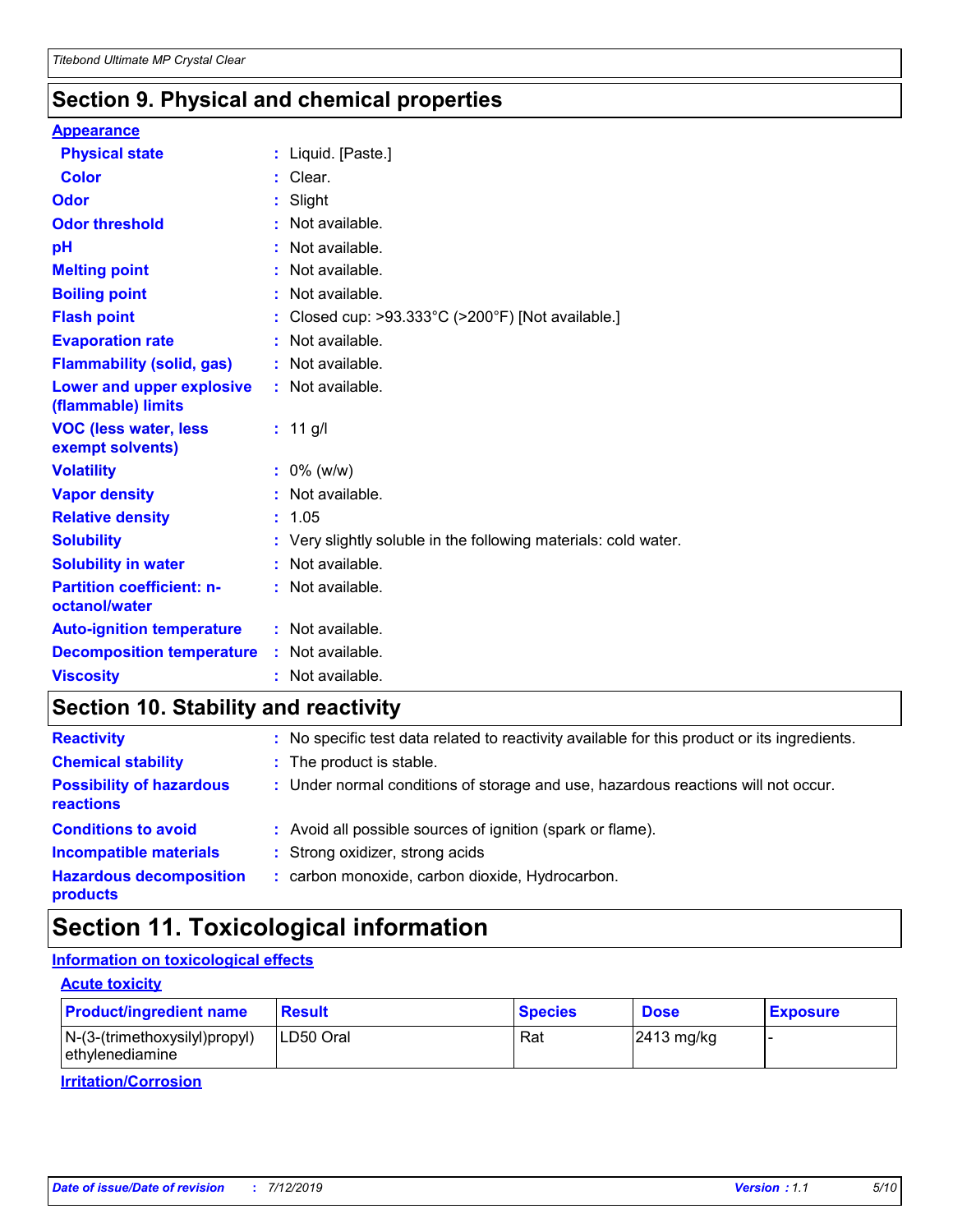### **Section 11. Toxicological information**

| POOGLOII III I OANGOLOGIOMI IIIIOIIIIMAIOII                                           |                        |                |              |                 |                    |
|---------------------------------------------------------------------------------------|------------------------|----------------|--------------|-----------------|--------------------|
| <b>Product/ingredient name</b>                                                        | <b>Result</b>          | <b>Species</b> | <b>Score</b> | <b>Exposure</b> | <b>Observation</b> |
| $\sqrt{\mathsf{N}^2(3\cdot(\text{trimethoxysilyl})\text{propyl})}$<br>ethylenediamine | Eyes - Severe irritant | Rabbit         |              | $15 \text{ mg}$ |                    |
|                                                                                       | l Skin - Mild irritant | Rabbit         |              | 500 mg          |                    |

#### **Conclusion/Summary**

**Skin :** Prolonged or repeated contact can defat the skin and lead to irritation, cracking and/or dermatitis.

- 
- **Eyes :** This product may irritate eyes upon contact.

#### **Sensitization** Not available.

### **Mutagenicity**

Not available.

### **Carcinogenicity**

Not available.

### **Reproductive toxicity**

Not available.

### **Teratogenicity**

Not available.

### **Specific target organ toxicity (single exposure)**

Not available.

#### **Specific target organ toxicity (repeated exposure)**

Not available.

#### **Aspiration hazard**

Not available.

**routes of exposure**

#### **Information on the likely :** Routes of entry anticipated: Oral, Dermal, Inhalation.

### **Potential acute health effects**

| <b>Eye contact</b>                    | : May cause eye irritation.                                                              |
|---------------------------------------|------------------------------------------------------------------------------------------|
| <b>Inhalation</b>                     | : May cause respiratory irritation.                                                      |
| <b>Skin contact</b>                   | : May cause skin irritation.                                                             |
| <b>Ingestion</b>                      | : May be irritating to mouth, throat and stomach.                                        |
|                                       | <b>Symptoms related to the physical, chemical and toxicological characteristics</b>      |
| <b>Eye contact</b>                    | : No specific data.                                                                      |
| <b>Inhalation</b>                     | : No specific data.                                                                      |
| <b>Skin contact</b>                   | : No specific data.                                                                      |
| <b>Ingestion</b>                      | : No specific data.                                                                      |
|                                       | Delayed and immediate effects and also chronic effects from short and long term exposure |
| <b>Short term exposure</b>            |                                                                                          |
| <b>Potential immediate</b><br>effects | $:$ Not available.                                                                       |
| <b>Potential delayed effects</b>      | : Not available.                                                                         |
| <b>Long term exposure</b>             |                                                                                          |
| <b>Potential immediate</b><br>effects | $:$ Not available.                                                                       |

#### *Date of issue/Date of revision* **:** *7/12/2019 Version : 1.1 6/10*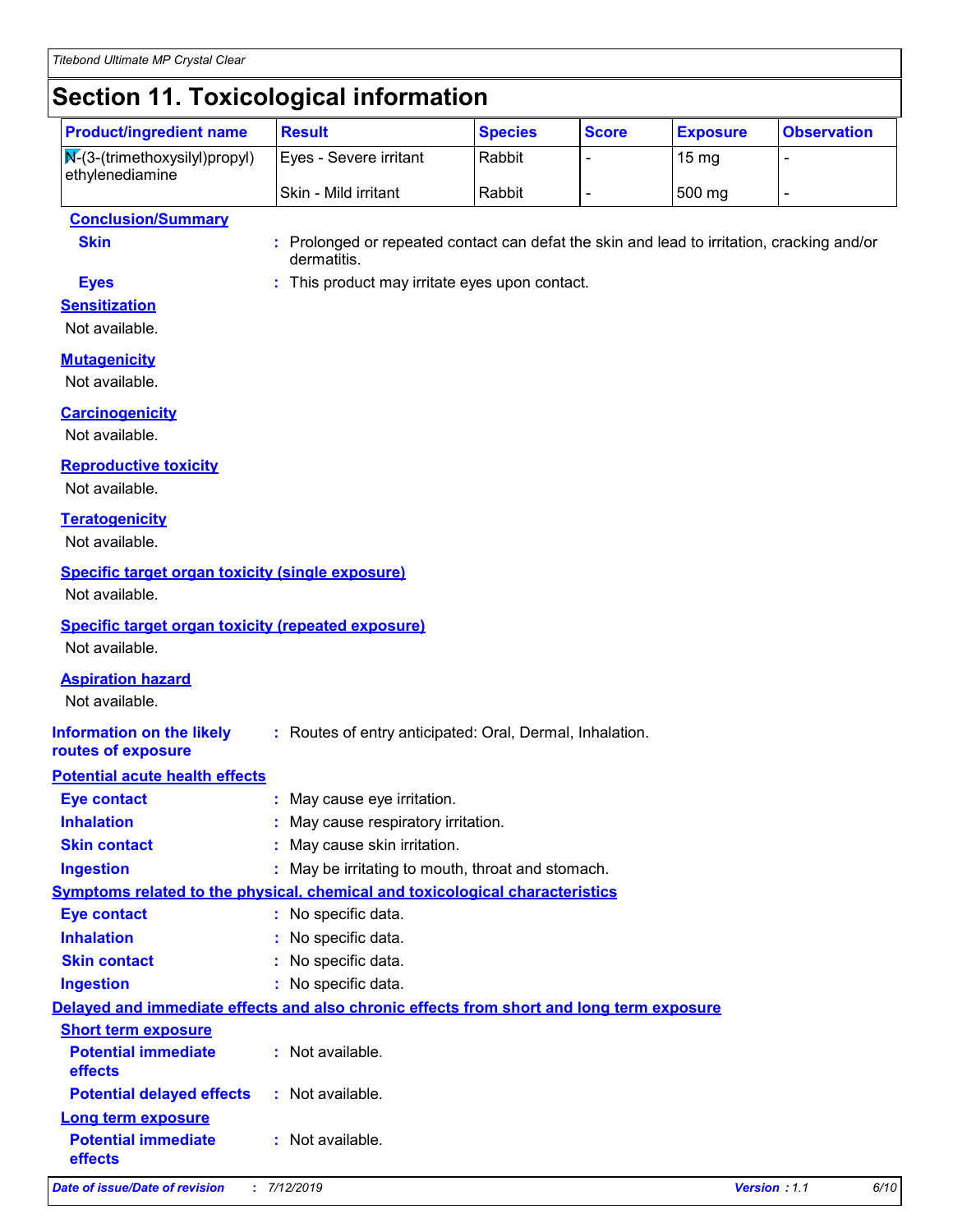### **Section 11. Toxicological information**

### **Potential delayed effects :** Not available.

#### **Potential chronic health effects**

Not available.

| <b>General</b>                        | : No known significant effects or critical hazards. |
|---------------------------------------|-----------------------------------------------------|
| <b>Carcinogenicity</b>                | : No known significant effects or critical hazards. |
| <b>Mutagenicity</b>                   | : No known significant effects or critical hazards. |
| <b>Teratogenicity</b>                 | : No known significant effects or critical hazards. |
| <b>Developmental effects</b>          | : No known significant effects or critical hazards. |
| <b>Fertility effects</b>              | : No known significant effects or critical hazards. |
| <b>Numerical measures of toxicity</b> |                                                     |
| <b>Acute toxicity estimates</b>       |                                                     |

Not available.

### **Section 12. Ecological information**

**Toxicity**

Not available.

### **Persistence and degradability**

**Bioaccumulative potential** Not available.

Not available.

#### **Mobility in soil**

| <b>Soil/water partition</b><br>coefficient (K <sub>oc</sub> ) | : Not available.                                    |
|---------------------------------------------------------------|-----------------------------------------------------|
| <b>Other adverse effects</b>                                  | : No known significant effects or critical hazards. |

### **Section 13. Disposal considerations**

| <b>Disposal methods</b> | : The generation of waste should be avoided or minimized wherever possible. Disposal<br>of this product, solutions and any by-products should at all times comply with the<br>requirements of environmental protection and waste disposal legislation and any<br>regional local authority requirements. Dispose of surplus and non-recyclable products<br>via a licensed waste disposal contractor. Waste should not be disposed of untreated to<br>the sewer unless fully compliant with the requirements of all authorities with jurisdiction.<br>Waste packaging should be recycled. Incineration or landfill should only be considered |
|-------------------------|--------------------------------------------------------------------------------------------------------------------------------------------------------------------------------------------------------------------------------------------------------------------------------------------------------------------------------------------------------------------------------------------------------------------------------------------------------------------------------------------------------------------------------------------------------------------------------------------------------------------------------------------|
|                         | when recycling is not feasible. This material and its container must be disposed of in a<br>safe way. Empty containers or liners may retain some product residues. Avoid<br>dispersal of spilled material and runoff and contact with soil, waterways, drains and<br>sewers.                                                                                                                                                                                                                                                                                                                                                               |

### **Section 14. Transport information**

|                                   | <b>DOT</b><br><b>Classification</b> | <b>TDG</b><br><b>Classification</b> | <b>Mexico</b><br><b>Classification</b> | <b>ADR/RID</b> | <b>IMDG</b>         | <b>IATA</b>    |
|-----------------------------------|-------------------------------------|-------------------------------------|----------------------------------------|----------------|---------------------|----------------|
| <b>UN number</b>                  | Not regulated.                      | Not regulated.                      | Not regulated.                         | Not regulated. | Not regulated.      | Not regulated. |
| <b>UN proper</b><br>shipping name |                                     |                                     |                                        |                |                     |                |
|                                   |                                     |                                     |                                        |                |                     |                |
| Date of issue/Date of revision    | 7/12/2019                           |                                     |                                        |                | <b>Version: 1.1</b> | 7/10           |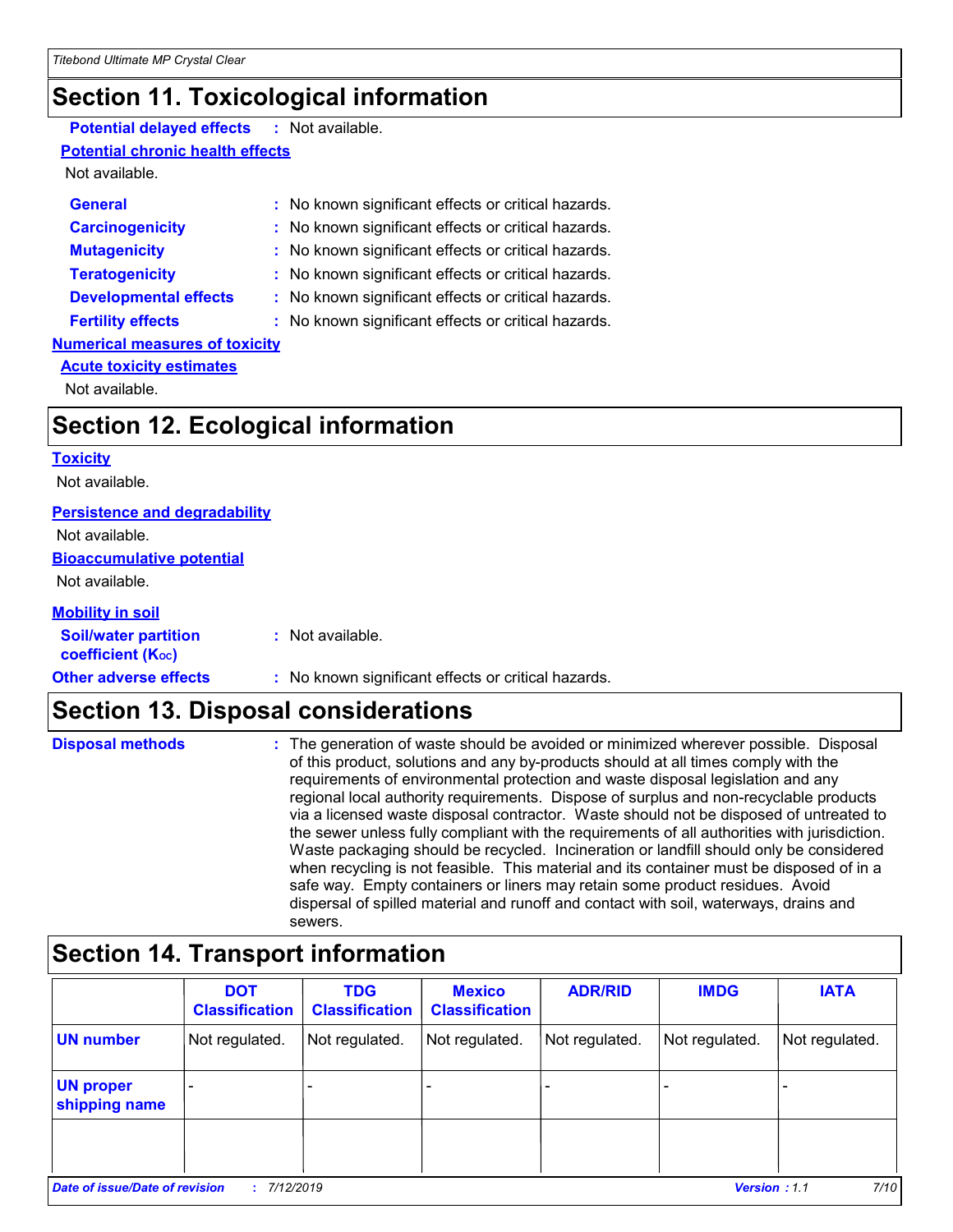#### **Section 14. Transport information** - - - - - - **Transport hazard class(es) Packing group Environmental hazards** No. No. No. - No. - No. - No.

### **Section 15. Regulatory information**

### **U.S. Federal regulations**

### **SARA 302/304**

#### **Composition/information on ingredients**

No products were found.

| <b>SARA 304 RQ</b> | : Not applicable. |
|--------------------|-------------------|
|--------------------|-------------------|

#### **SARA 311/312**

**Classification :** Not applicable.

### **Composition/information on ingredients**

| <b>Name</b>                                      | $\mathbf{o}$ | <b>Classification</b>               |
|--------------------------------------------------|--------------|-------------------------------------|
| N-(3-(trimethoxysilyl)propyl)<br>ethylenediamine | ≃            | <b>EYE IRRITATION - Category 2A</b> |

#### **State regulations**

| <b>Massachusetts</b>       | : None of the components are listed. |
|----------------------------|--------------------------------------|
| <b>New York</b>            | : None of the components are listed. |
| <b>New Jersey</b>          | : None of the components are listed. |
| <b>Pennsylvania</b>        | : None of the components are listed. |
| <b>California Prop. 65</b> |                                      |

**A** WARNING: This product can expose you to chemicals including Diisononyl phthalate, which is known to the State of California to cause cancer, and Di-isodecyl phthalate, which is known to the State of California to cause birth defects or other reproductive harm. For more information go to www.P65Warnings.ca.gov.

| Ingredient name                                     | No significant risk<br><b>level</b> | <b>Maximum</b><br>acceptable dosage<br>level |
|-----------------------------------------------------|-------------------------------------|----------------------------------------------|
| <b>Disononyl phthalate</b><br>Di-isodecyl phthalate | Yes.                                | Yes.                                         |

### **International regulations**

### **Chemical Weapon Convention List Schedules I, II & III Chemicals**

Not listed.

### **Montreal Protocol**

Not listed.

### **Stockholm Convention on Persistent Organic Pollutants**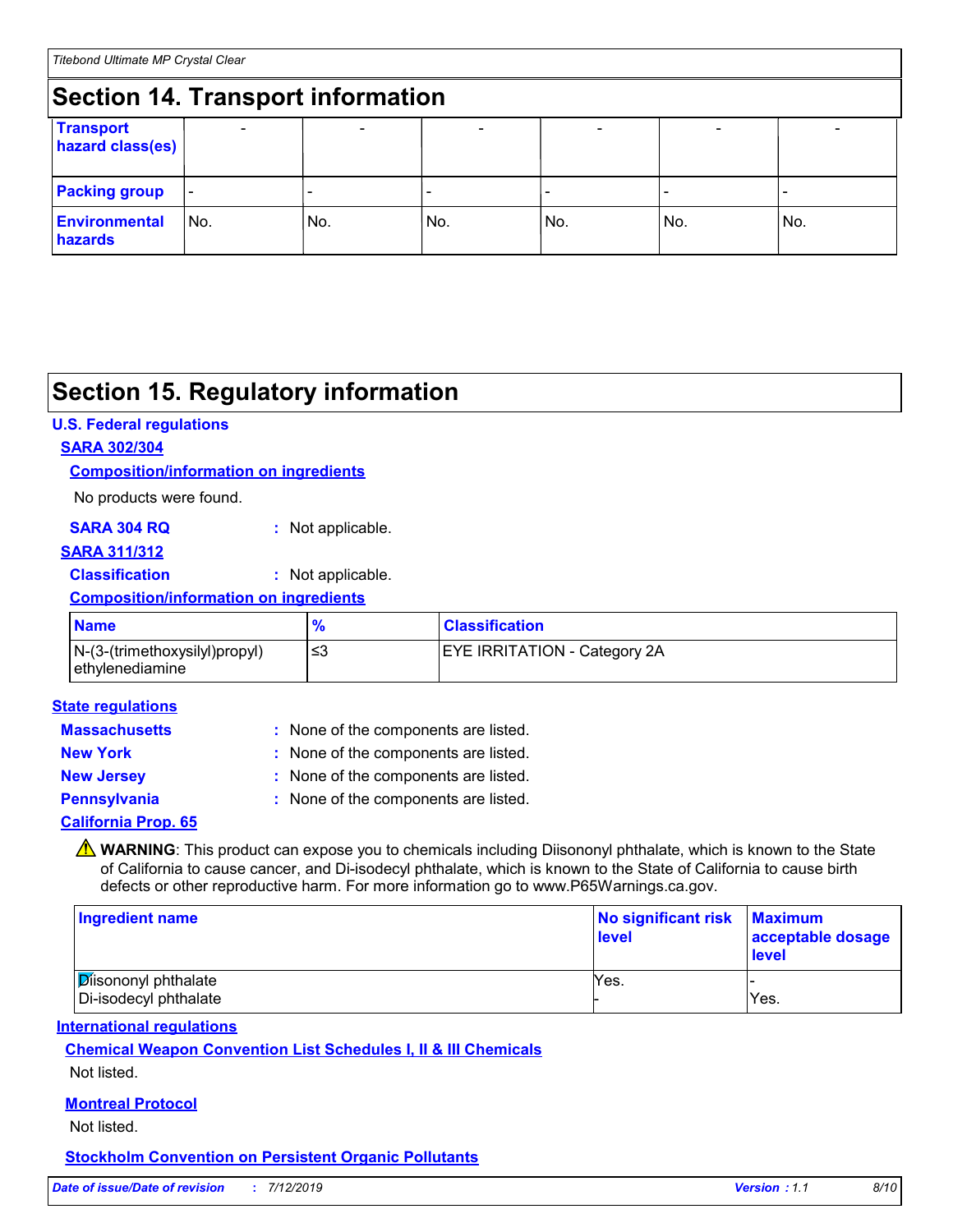### **Section 15. Regulatory information**

Not listed.

### **UNECE Aarhus Protocol on POPs and Heavy Metals**

Not listed.

### **Inventory list**

**China :** All components are listed or exempted.

**United States TSCA 8(b) inventory**

**:** All components are active or exempted.

### **Section 16. Other information**

**Hazardous Material Information System (U.S.A.)**



**Caution: HMIS® ratings are based on a 0-4 rating scale, with 0 representing minimal hazards or risks, and 4 representing significant hazards or risks. Although HMIS® ratings and the associated label are not required on SDSs or products leaving a facility under 29 CFR 1910.1200, the preparer may choose to provide them. HMIS® ratings are to be used with a fully implemented HMIS® program. HMIS® is a registered trademark and service mark of the American Coatings Association, Inc.**

**The customer is responsible for determining the PPE code for this material. For more information on HMIS® Personal Protective Equipment (PPE) codes, consult the HMIS® Implementation Manual.**

### **National Fire Protection Association (U.S.A.)**



**Reprinted with permission from NFPA 704-2001, Identification of the Hazards of Materials for Emergency Response Copyright ©1997, National Fire Protection Association, Quincy, MA 02269. This reprinted material is not the complete and official position of the National Fire Protection Association, on the referenced subject which is represented only by the standard in its entirety.**

**Copyright ©2001, National Fire Protection Association, Quincy, MA 02269. This warning system is intended to be interpreted and applied only by properly trained individuals to identify fire, health and reactivity hazards of chemicals. The user is referred to certain limited number of chemicals with recommended classifications in NFPA 49 and NFPA 325, which would be used as a guideline only. Whether the chemicals are classified by NFPA or not, anyone using the 704 systems to classify chemicals does so at their own risk.**

#### **Procedure used to derive the classification**

|                                   | <b>Classification</b> | <b>Justification</b> |
|-----------------------------------|-----------------------|----------------------|
| Not classified.                   |                       |                      |
| <b>History</b>                    |                       |                      |
| <b>Date of printing</b>           | : 4/22/2022           |                      |
| Date of issue/Date of<br>revision | : 7/12/2019           |                      |
| <b>Date of previous issue</b>     | : 7/12/2019           |                      |
| <b>Version</b>                    | : 1.1                 |                      |